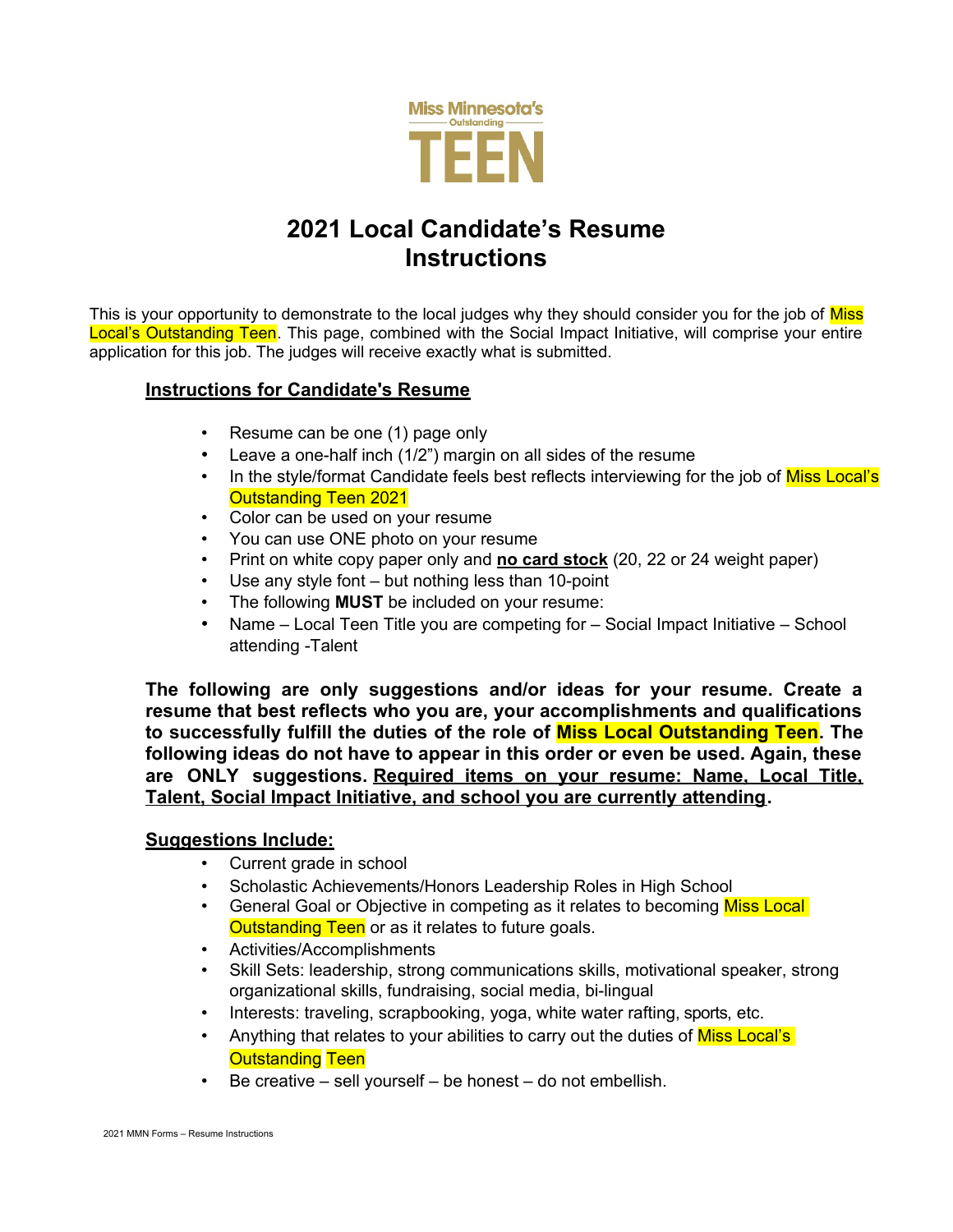

#### **Instructions for Typing the 2021 Local Candidate's Social Impact Initiative**

Your Social Impact Initiative is the initiative on which you will work alongside the Miss Minnesota Organization, during your Year of Service as Miss Minnesota's Outstanding Teen. This submission allows you to explain to the national judges your subject matter choice, how you plan to advocate for it during your year, and the metrics you see for success at the close of your Year of Service. In addition, it should explain how your advocacy will further the mission of Miss Minnesota's Outstanding Teen and the Miss America Organizations.

It is important these instructions are followed since incorrect format submissions will not be corrected and given to the judges.

Open Word in your computer. Start a "new" document. Set margins for 1" on all four sides. The font style may not be any smaller than "10" and no larger than "12" point type using the Times New Roman font style.

With the justification set for left, **type "Name:" in bold.** Following the colon (:), hit the space bar twice. Then, type your name.

Then, move to the next line and **type "State Title:" in bold.** Following the colon (:), hit the space bar twice. Then, type your state title.

Double space down. Set your justification to "center". Then **type in bold and underline** the title of your social impact initiative.

Double space down. Write what you feel is critical for the judges to know about your social impact initiative and why it is necessary for you to have the job of Miss Minnesota's Outstanding Teen to promote this issue. What you write will be what the judges know about your statement, your role in successfully dealing with this issue, and the role the Miss Minnesota Organization may play in your plans to advance your social impact initiatives.

This essay may include some of the following items (this is not to be meant as an exhaustive list):

- A clear definition of your social impact statement and the specific issues you wish to address
- A plan on what you have done to date to advance this work
- A plan on how you have or will create awareness of the issue
- The way in which you have or will change attitudes regarding the issue
- The way in which you have or will change behaviors related to this issue
- The way in which your advocacy issue will move the Miss Minnesota's Outstanding Teen mission forward
- Your media plans
- Your marketing strategy
- How you propose to fund your ideas/plans
- Any significant accomplishments you have made regarding your issue

At the bottom of this one (1) page document, set the justification to the right. Type a line of 26 spaces. Below that line, type Signature/Date and after printing **sign and date this document - it must be signed by you & dated**. Convert the signed & dated document to pdf, properly label file with State Abbreviation and SII (example: MN-SII), and attach.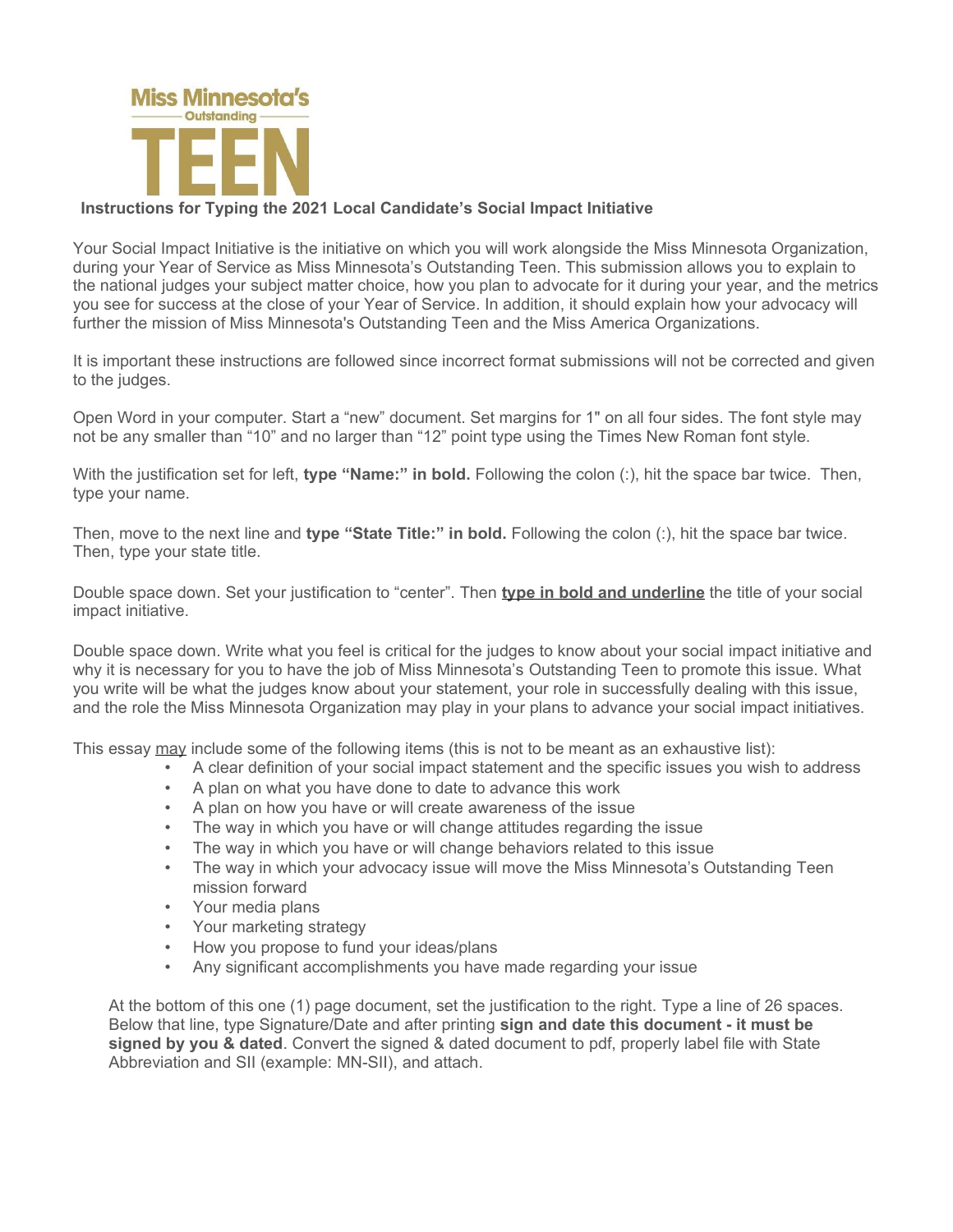### Sample Social Impact Statement

Name: Jane Smith Title: Miss State

#### **Celebrating Cultural Diversity and Inclusiveness**

It is imperative that this nation face and embrace its cultural diversity. While many people have talked about this issue, I believe that most of them have only paid lip service to the true necessity of what needs to be addressed related to this issue. There is a false truth in merely accepting and tolerating cultural diversity. I intend to prove that in order to accept and understand people of other cultures; one must be willing to step out of a personal cultural comfort zone and identify the origin of their prejudice. I will specifically focus on three areas: Children, Communities, and Businesses.

The title of Miss America, combined with the national media already looking at the surface of this issue, will allow me to create the national awareness that must exist. Currently, the term "Cultural Diversity" is well known in the halls of institutions of higher learning and, perhaps, even in the public school classroom because of the need for some to be politically correct. But, in order for us to make a true change in attitudes and behaviors of Americans, we must move beyond talk and into action and policy changes.

My plan is to motivate the media and to partner with the National Conference for Community and Justice. This organization has chapters in every major city in the nation and, in many cases, those chapters have community leaders involved who can, with encouragement and challenging, bring this issue out of hiding and into the public light in each of those communities.

Obviously, the media and the NCCJ already exist. However, what is lacking is a lightening rod to draw attention to this issue. This is where the Miss America Organization steps into the lead. What better role is there for Miss America than to be an agent of change in organizing our nation to accept our differences and to create an environment that values each person on individual characteristics rather than on stereotypes or assumptions?

For years, Miss America was seen as a young woman who cut ribbons and appeared in parades. It is time for "Miss America" to step out of the convertible and *lead the parade*. Our country's ethnic make-up is changing rapidly and our citizen's fear of terrorism can explode already existing, but deeply hidden prejudices. I want to be the leader that this nation needs.

This nation needs this issue addressed now and through the already existing NCCJ and its local and state organizations combined with the power of Miss America, we can make a concrete difference now, which will change the direction and the future of our nation.

Dec 17, 2021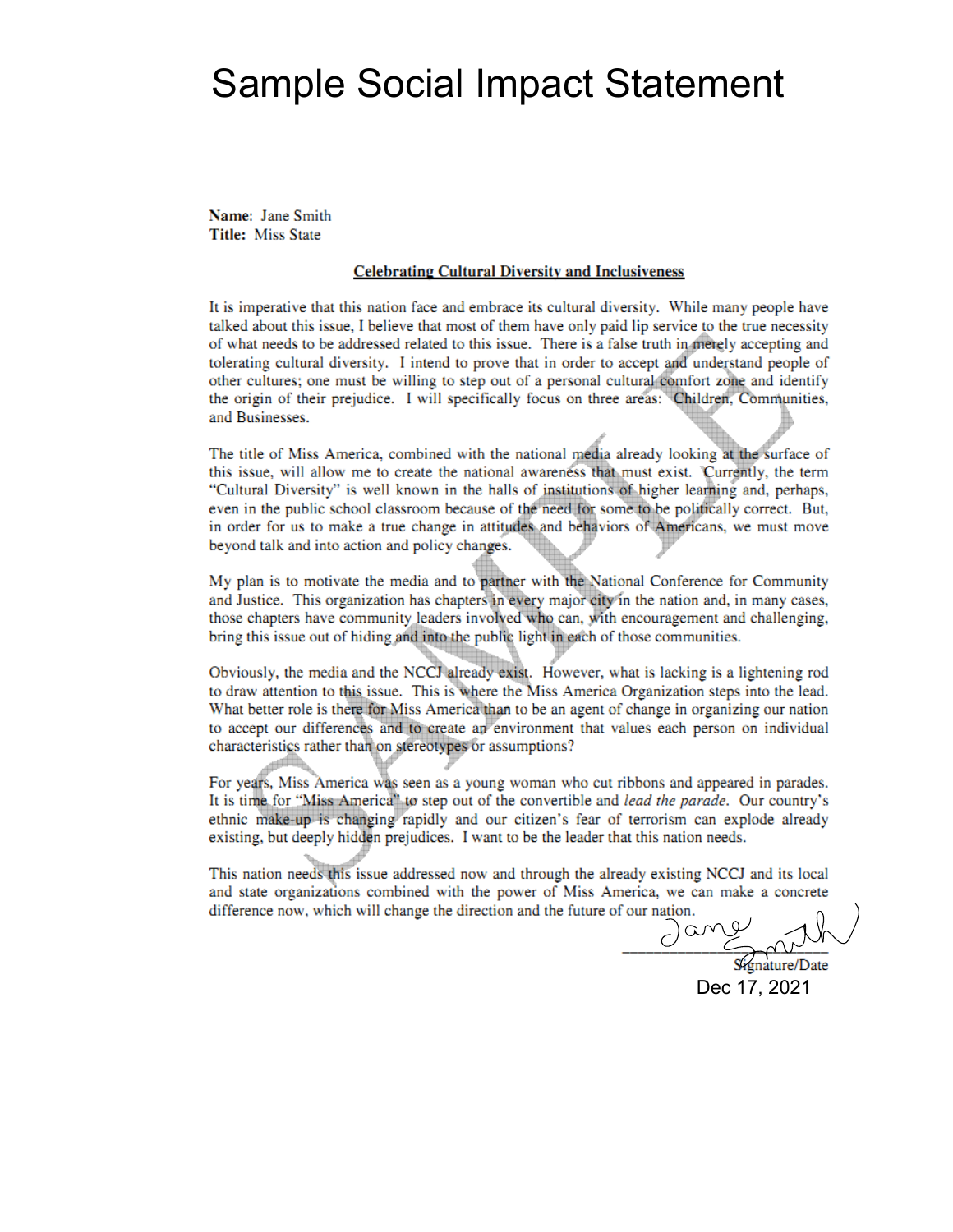#### **Miss Minnesota & Miss Minnesota's Outstanding Teen Scholarship Competition Talent Guidelines**

The talent phase of competition separates the Miss America's Organization (Miss and Teen) from most other competitions. This phase is an insight into your preparatory and performance skills. It acknowledges the quality of your performance, technical skill level, stage presence, and entertainment value. Judges look at whether or not this you have the talent ability to represent the Local Organization, as well as the State Program for the entire year. They are looking for the overall effect of your talent presentation on the judges' panel and the audience.

**Talent Scoring Criteria** -- This is what the judges are told to look for:

- Overall "First Impression"
- Music selection and performance distinguishes personality
- Technical skill level
- Entertainment value
- Interpretive ability
- Stage presence and on-stage personality
- Total of all elements Music, costume, voice, choreography and use of body, props, etc.

Consider these points when you choose your talent:

- Does your talent selection match your skill level and personality?
- If performing your talent at an appearance, is it going to entertain and impress the audience?
- Do you feel confident in executing your selection from start to finish?

**Talent Time:** The time limit for talent presentation at Miss Minnesota and all local competitions is ninety (90) seconds. This applies to all talent, even if you are not using a backing track. If your backing track exceeds this time limit, it will be rejected and a new one must be produced. Please do not plan a performance that exceeds the ninety second time limit. Judges are informed immediately if a candidate runs over her time limit and this information is used to determine the score.

**Duplication with other candidates: T**here can be no duplication of a talent act among candidates. A candidate may not include in a vocal medley, the same song another candidate is planning to sing as a solo or as part of a different medley. The same song, however, may be used in a different talent type, for example; played on a musical instrument or used as accompaniment for dance by another candidate.

**Talent music is reserved on a first-come, first-serve basis.** Therefore, submit your intended talent selection as soon as you have made a decision to avoid having to change at the last minute.

**Double Talents:** You are only judged on what is performed "live." If you wish to perform a double talent, for example, singing and dancing, or singing and piano playing, you must perform both live on-stage. However, if you dance to a pre-recorded track of you singing, you are only judged on your dance and it is not announced that you are singing on the accompaniment track.

**Accompaniment Tracks:** If you are using an accompaniment track for your talent, it must be in an mp3 format. Make sure your track is of good sound quality. Listen to and approve your backing track before you turn it in. Make sure what you turn in is the same mp3 file that you have been using to practice your talent. This will prevent situations where the wrong track is sent and not realized until we are in rehearsal. Name your mp3 file with your last/first name and the song title.

Regardless of the talent performed, the background track cannot have voices, instruments or other noises that mimic your talent. Example: a vocalist may have background vocals with "oohs and aahs" but cannot have a track containing any background lyrics or a voice singing the melody line that you are singing.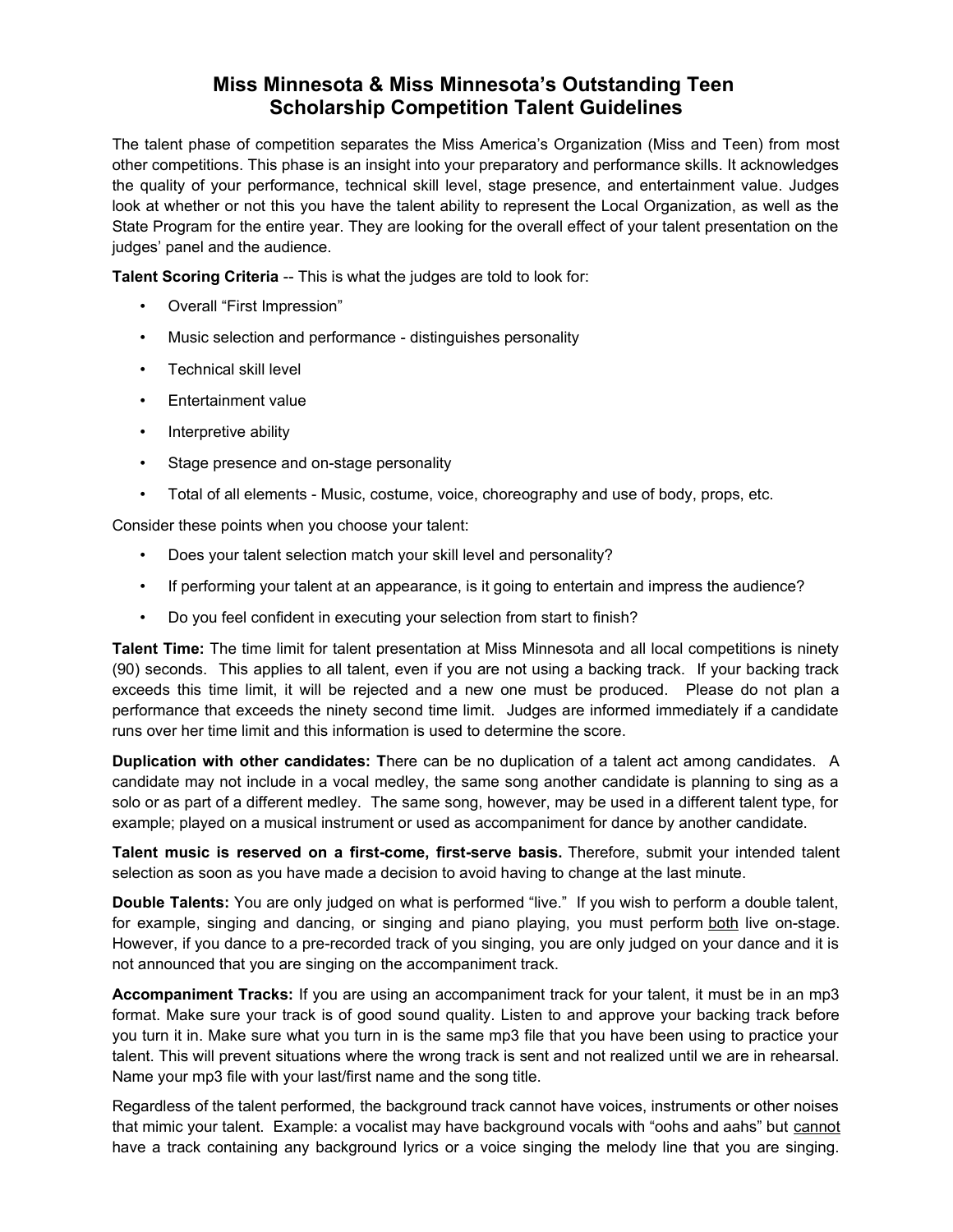This also includes instrumentalists, dancers and any other talent as it could provide an unfair advantage if judges cannot delineate from the "live" performance and the talent track.

You may create your own track to accompany your live talent performance. **However, it cannot be announced to the judges that the backing track contains any performance by the contestant.** Contestants are judged solely on what they are performing live, no exceptions. A talent cannot be performed electronically (i.e. video tape) or with live accompaniment.

**Prop Use and Restrictions:** No props will be permitted unless they are absolutely functional. Nonfunctional props distract from the live performance. The following are not allowed:

- props involving safety hazards, such as any form of liquids or fire; or props that could create sparks, along with swords, knives, bow and arrows, sharp projectiles, etc.mood setters or background enhancers
- props that require excessive stage area and/or complicated setup
- props that imitate those used in a Broadway or screen version of the selected talent
- use of motion pictures, slides or projection of any kind
- live animals
- lighting enhancements
- live accompaniment by another person

**Talent Rehearsal:** At the local competition, you will have the opportunity to run your talent two times during the rehearsal period. The purpose of the rehearsal is to fine tune sound and lighting settings. If you make a mistake, keep going as if you were doing your real performance. Your second run through is to confirm any adjustments needed to make sure you can have a solid performance for the actual competition.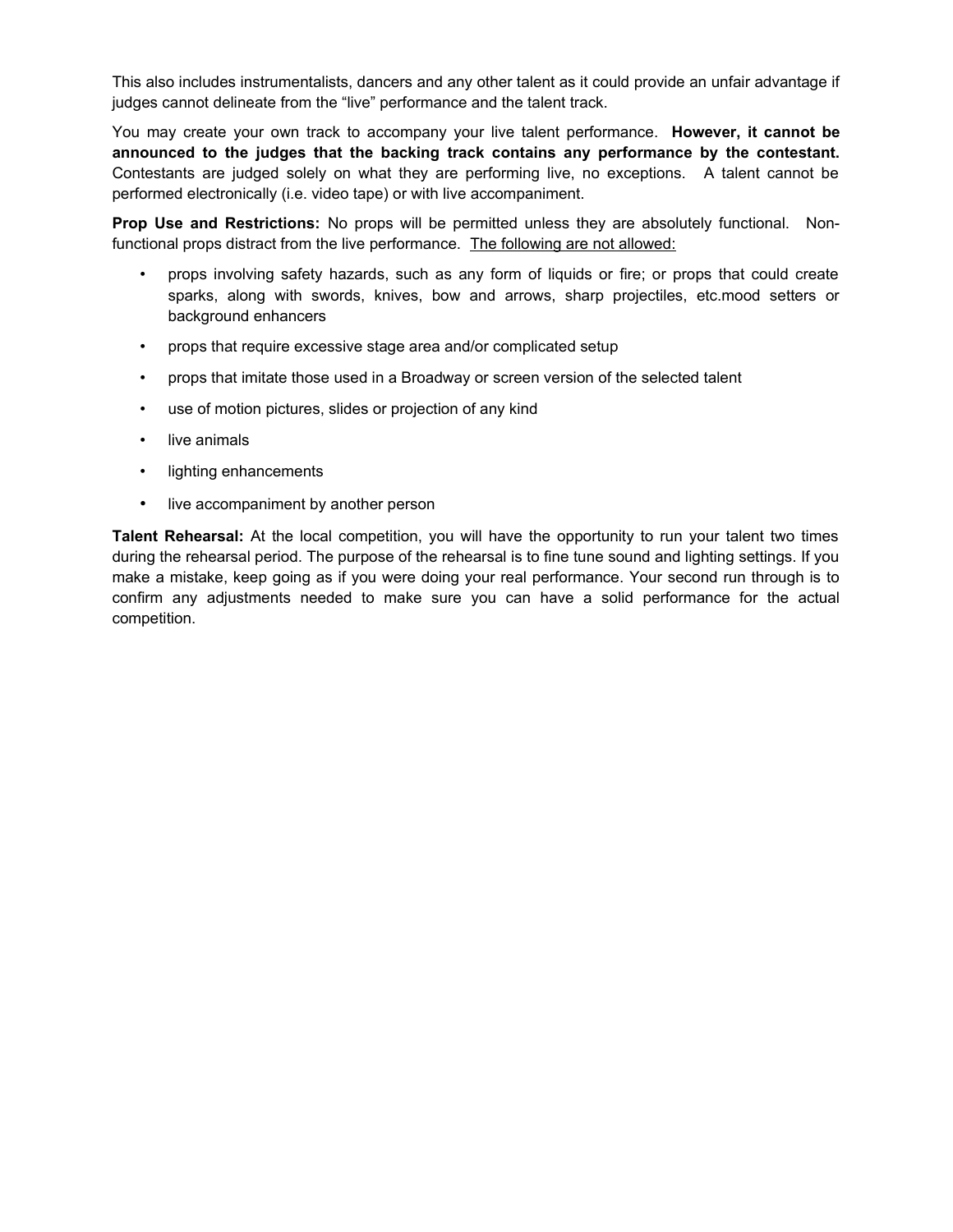

The following guidelines were published for Minnesota's state competition in 2020. Use this as a guide for your local portrait/headshot for both Miss and Teen candidates. For the local competition, we will accept a portrait that is done on your phone, but make sure you have a neutral background and good lighting. Keep an eye of the Miss Chain of Lakes Facebook page to learn of professional photo options made available through Paula Preston.

Note added Oct 2022 by Katherine Majkrzak, Chain of Lakes/Capital City Executive Director

# **MISS MINNESOTA CANDIDATE HEADSHOT GUIDEBOOK**

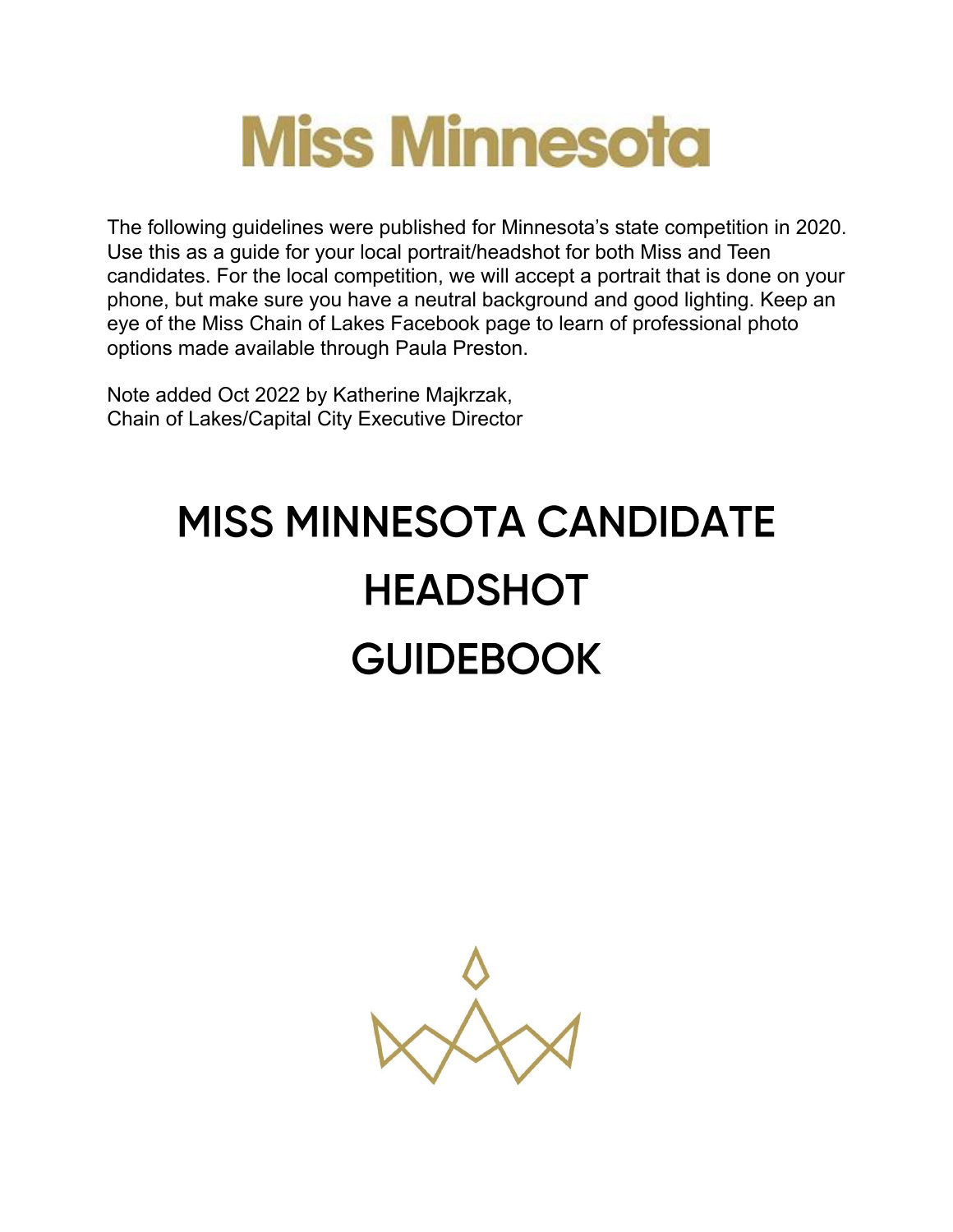### **WELCOME**

Hello and WELCOME to Miss Minnesota 2020!

Congratulations on being selected as your local winner! Your education, hard work, talent, and contribution to your community are noticed and we applaud you.

We hope you are using this time to advance your social impact initiative as this will be a big focus of the job of Miss Minnesota.

We will be collecting information for the Miss Minnesota 2020 Competition Program Book, the Miss Minnesota website, and marketing your class.

This guidebook will provide helpful tips and examples as you submit your headshot photo. Please follow the suggestions enclosed and most importantly, show us the authentic you!

### **SHOW US THE REAL YOU**

- We want to see the real you!
- Who you are outside of competition.
- The headshot you submit should show you the way your best friend sees you.
- The weekend adventurer you.
- $\bullet$  Let your personality shine.
- Show your shyness.
- $\bullet$  Give us a big smile.
- Give us some personality

#### Be proud of who you are when the crown isn't on.

**WE STRONGLY ENCOURAGE YOU TO USE OUR OFFICIAL PHOTOGRAPHER, PAULA PRESTON!**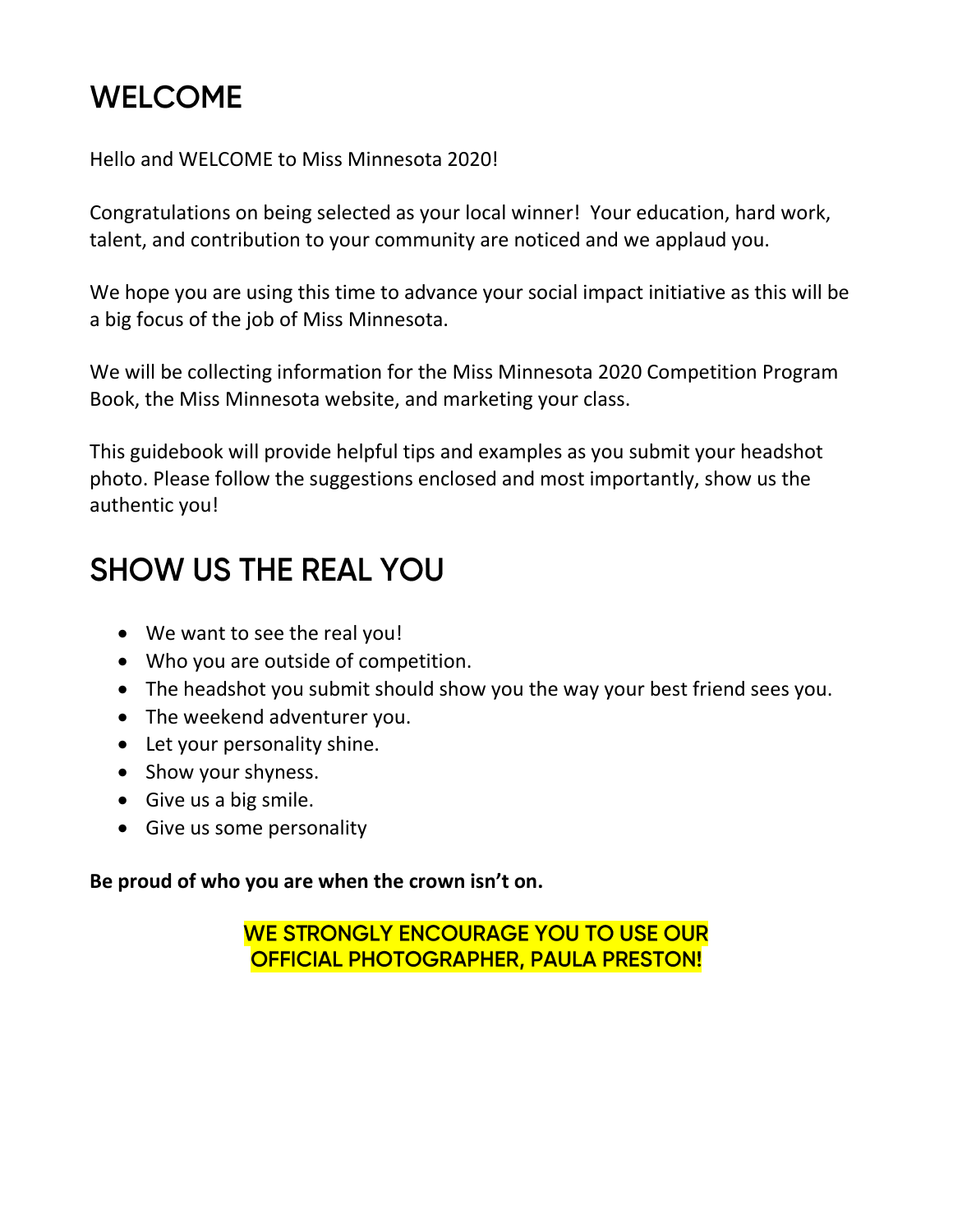### **EXAMPLE PHOTOS (From Miss America)** These are for guidelines only!



### DOs + DON'Ts

Here's a list of helpful dos and don'ts to keep in mind as you take your official headshot.

### **DO**

- භYour headshot photo should be taken on a white background
- Have fun, be playful & let your personality show
- භSubmit your photo in color
- Use a photo that you are comfortable with the above photos are "guidelines only"